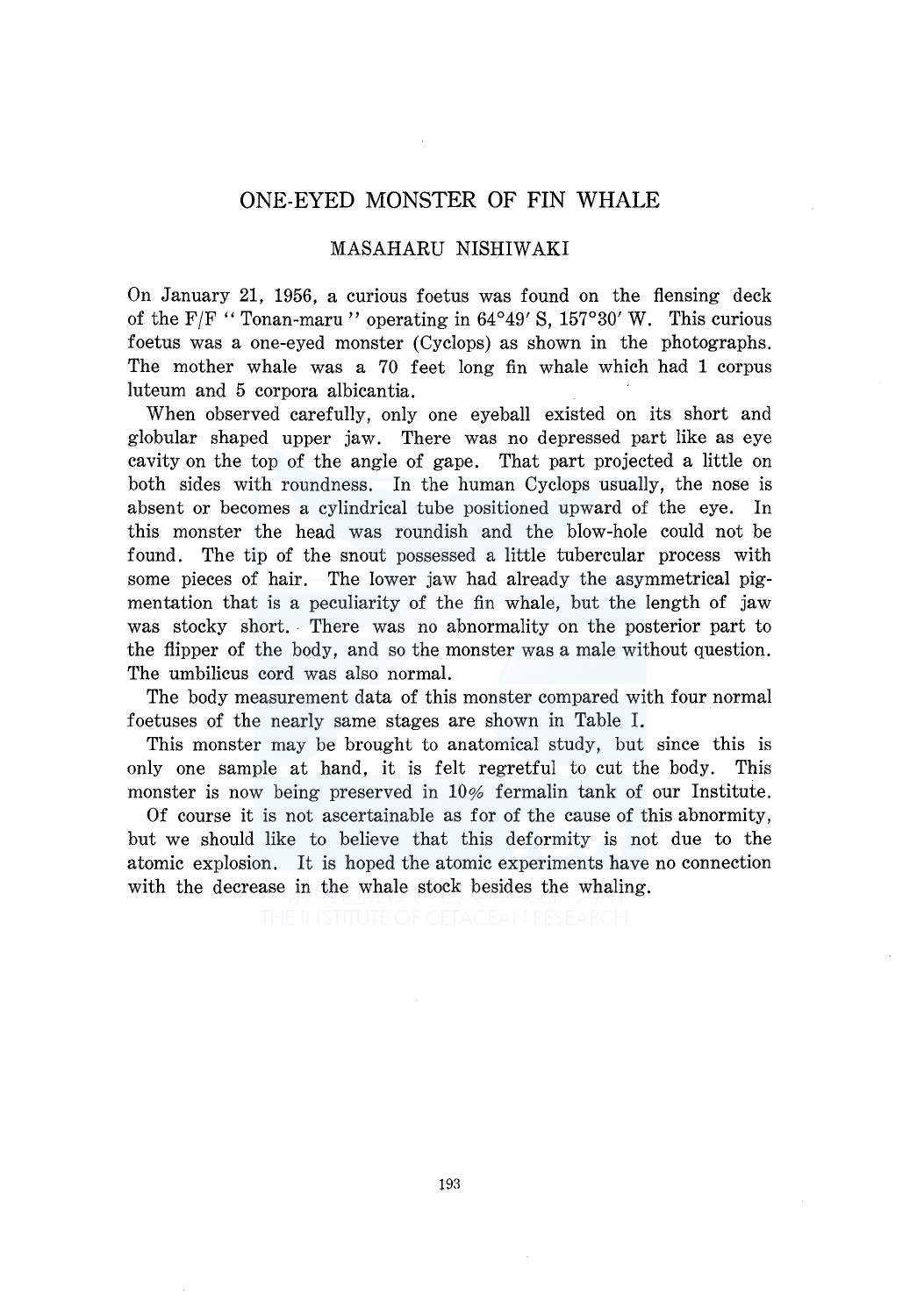## 194 M. NISHIWAKI

| Antarctic<br>83.0<br>Tip of lower jaw to notch of flukes<br>88.5<br>Width of tip of lower jaw<br>1.5 | 96.0<br>97.5<br>1.8                                                    | Antarctic<br>10T366우 10T367우 10T952우 K132우 K602우<br>79.0<br>80.3 | North Pacific<br>94.0                                   | 93.0                                             |
|------------------------------------------------------------------------------------------------------|------------------------------------------------------------------------|------------------------------------------------------------------|---------------------------------------------------------|--------------------------------------------------|
|                                                                                                      |                                                                        |                                                                  |                                                         |                                                  |
|                                                                                                      |                                                                        |                                                                  |                                                         |                                                  |
|                                                                                                      |                                                                        |                                                                  |                                                         |                                                  |
|                                                                                                      |                                                                        |                                                                  |                                                         |                                                  |
|                                                                                                      |                                                                        |                                                                  |                                                         |                                                  |
|                                                                                                      |                                                                        |                                                                  |                                                         |                                                  |
|                                                                                                      |                                                                        |                                                                  |                                                         |                                                  |
| lower jaw $\dots\dots\dots\dots\dots\dots\dots\dots\dots$<br>5.5                                     | 1.5                                                                    | 1.3                                                              |                                                         |                                                  |
|                                                                                                      | 14.0                                                                   | 8.5                                                              | 12.0                                                    | 11.0                                             |
| 11.3                                                                                                 | 22.0                                                                   | 15.0                                                             | 16.5                                                    | 15.0                                             |
| 3.2                                                                                                  | 19.5                                                                   | 13.0                                                             |                                                         |                                                  |
| Diameter of eyeball<br>2.4                                                                           | ---                                                                    |                                                                  | $\cdots$                                                | ----                                             |
| 37.0                                                                                                 | 39.5                                                                   | 32.5                                                             | 39.0                                                    | 37.5                                             |
| 42.5                                                                                                 | 41.0                                                                   | 39.5                                                             | سيب                                                     |                                                  |
| 7.4                                                                                                  | 6.5                                                                    | 6,0                                                              |                                                         |                                                  |
|                                                                                                      |                                                                        |                                                                  |                                                         |                                                  |
| nation of dorsal fin<br>26.0                                                                         | 25.0                                                                   | 20.0                                                             | 25.0                                                    | 24.0                                             |
| 7.5                                                                                                  | 6.5                                                                    | 6.0                                                              |                                                         |                                                  |
| 17.5                                                                                                 |                                                                        | 16.5                                                             |                                                         |                                                  |
| 8.7                                                                                                  |                                                                        |                                                                  | $\overline{\phantom{a}}$                                | $\overline{\phantom{a}}$                         |
|                                                                                                      |                                                                        |                                                                  |                                                         | 29.5                                             |
|                                                                                                      |                                                                        |                                                                  |                                                         | 45.0                                             |
|                                                                                                      |                                                                        |                                                                  |                                                         |                                                  |
|                                                                                                      |                                                                        |                                                                  |                                                         | 2.0                                              |
|                                                                                                      |                                                                        |                                                                  |                                                         | 2.0                                              |
|                                                                                                      |                                                                        |                                                                  |                                                         | 4.5                                              |
|                                                                                                      |                                                                        |                                                                  | -------                                                 | $\overline{\phantom{a}}$                         |
|                                                                                                      |                                                                        |                                                                  |                                                         |                                                  |
|                                                                                                      |                                                                        |                                                                  |                                                         | 13.0                                             |
|                                                                                                      |                                                                        |                                                                  |                                                         | 3.0                                              |
| Width of flukes at insertion<br>Vertical high of dorsal fin $\ldots$                                 | 31.0<br>47.0<br>2.5<br>1.5<br>4.0<br>10.4<br>of flipper<br>12.8<br>3.2 | 19.5<br>10.7<br>28.5<br>45.5<br>2.5<br>2.5<br>4.0<br>11.5<br>3.2 | 8.4<br>24.0<br>36.0<br>1.5<br>1.8<br>4.5<br>10.0<br>2.5 | 30.0<br>46.0<br>3.0<br>2.0<br>3.8<br>13.5<br>4.0 |

## TABLE I. MEASUREMENT OF THlS MONSTER AND FOUR NORMAL FOETUSES OF FIN WHALES

 $\ddot{\phantom{a}}$